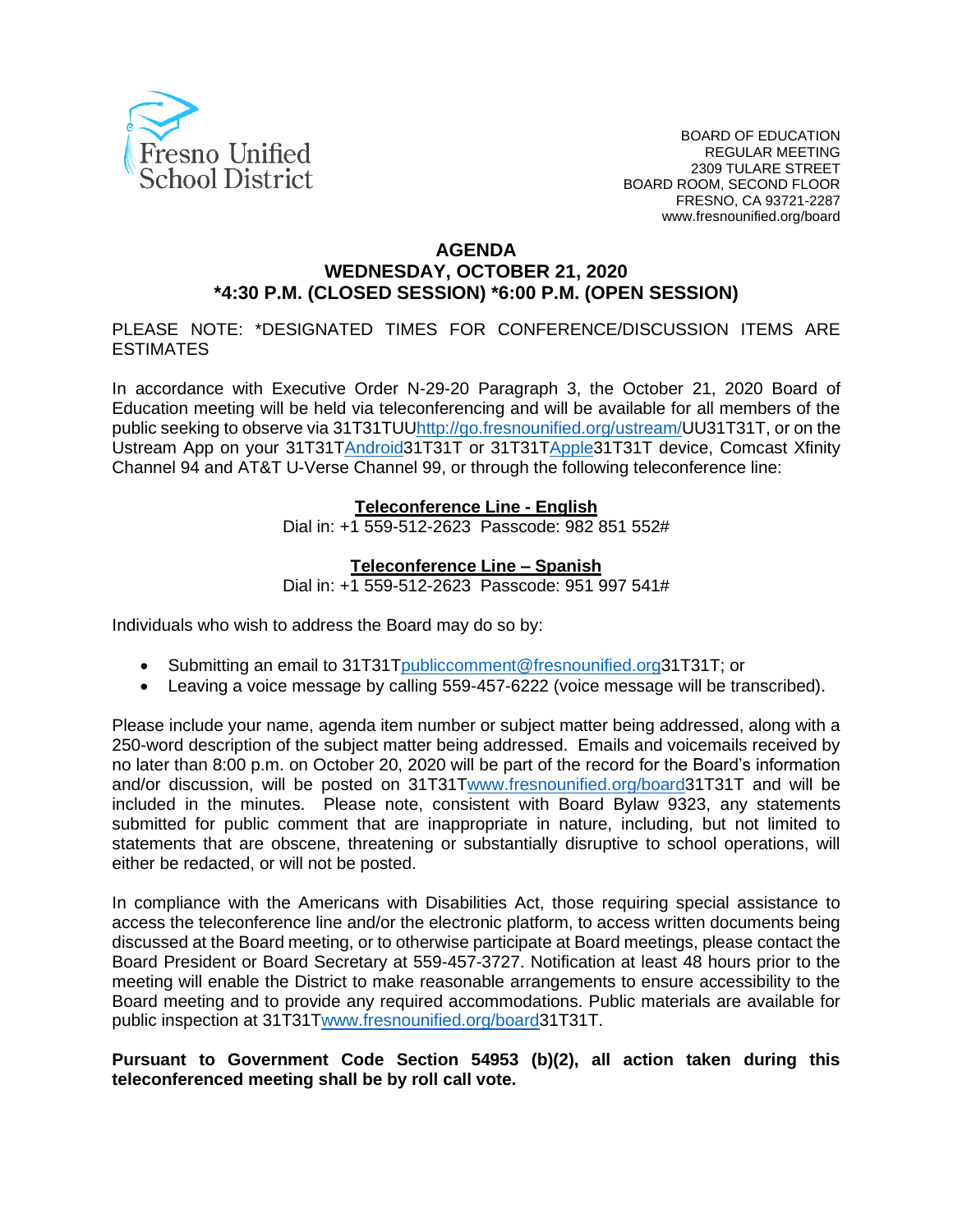**\*4:30 P.M**.

**CALL** Meeting to Order

**OPPORTUNITY** for Public Comment on Closed Session Agenda Items **RECESS** to Cabinet Room for Closed Session to discuss the following:

- 1. Student Expulsions pursuant to Education Code Section 35146.
- 2. Conference with Labor Negotiator (Government Code Section 54957.6); FUSD Negotiator(s): Paul Idsvoog; Employee Organizations(s): FTA, CSEA, Chapter 125, CSEA, Chapter 143, SEIU, Local 521, FASTA/SEIU, Local 521/CTW, CLC, Fresno Unified Building & Construction Trades/FTA; International Association of Machinists and Aerospace Workers (IAMAW), Unrepresented Employees: All Management, Confidential, and Supervisory Employees.
- 3. Public Employee Discipline/Dismissal/Release/Reassignment/Resignation.
- 4. Public Employment/Appointment (Government Code Section 54957). a. Director
- 5. Conference with Legal Counsel Anticipated/Pending/Threatened Litigation (Government Code Section 54956.9(d)(2)).
	- a. Potential Case: One (1)
- 6. Conference with Legal Counsel Existing Litigation (Government Code Section 54956.9 (d)(1)).
	- a. Risk Management Litigation Report
	- b. Malaga County Water District v. Fresno Unified School District Fresno Superior Court Case No. CECG02666

## **\*6:00 P.M., RECONVENE** and report action taken during Closed Session, if any.

#### **HEAR Reports from Student Board Representatives**

An opportunity is provided to hear comments/reports from Student Board Representatives from McLane High School. Contact person: Kim Mecum, 457- 3731.

#### **HEAR Report from Superintendent**

## **BOARD/SUPERINTENDENT COMMUNICATION**

#### **OPPORTUNITY for Public Comment on Consent Agenda Items**

**ALL CONSENT AGENDA** items are considered routine by the Board of Education and will be enacted by one motion. There will be no separate discussion of items unless a Board member so requests, in which event, the item(s) will be considered following approval of the Consent Agenda.

## **A. CONSENT AGENDA**

#### **A-1, APPROVE Personnel List**

Included in the Board binders is the Personnel List, Appendix A, as submitted. The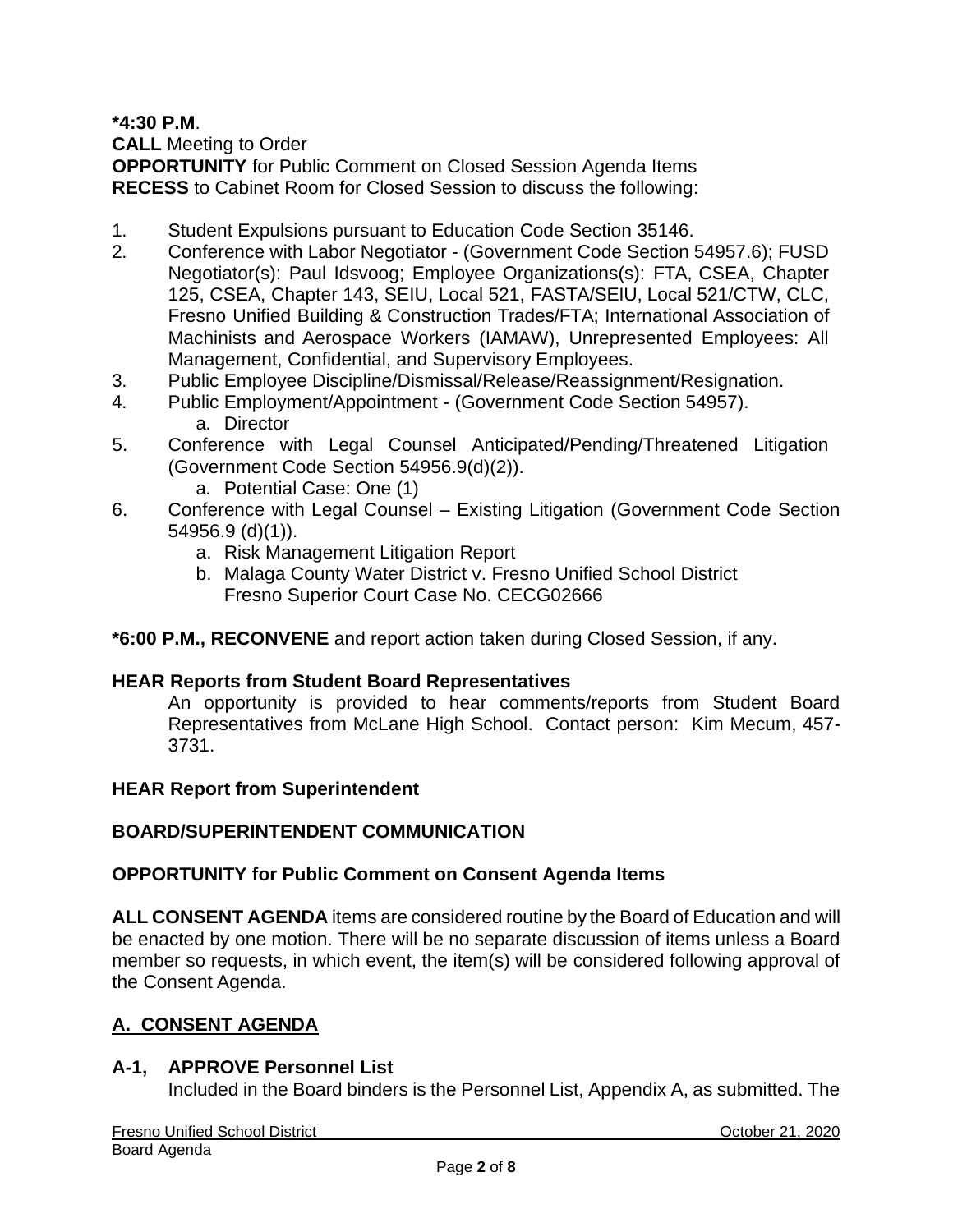Superintendent recommends approval. Fiscal impact: There is no fiscal impact to the district at this time. Contact person: Paul Idsvoog, telephone 457-3548.

### **A-2, APPROVE Minutes from Prior Meeting**

Included in the Board binders are the draft minutes from the October 07, 2020 Regular Board Meeting. The Superintendent recommends approval. Fiscal impact: There is no fiscal impact to the district at this time. Contact person: Robert G. Nelson, telephone 457-3884.

### **A-3, ADOPT Resolution Recognizing the Month of October as National Cyber Security Awareness Month**

Recognizing the month of October as National Cyber Security Awareness Month (NCSAM). Our Nation's children spend hours each week in an online environment which profoundly impacts their social, emotional, and physical development. Fresno Unified School District will be recognizing Cyber-Safety Week at all of its K-12 schools from October 19 through October 23 and will receive instruction in Cyber Safety using appropriate grade level curriculum materials. The Superintendent recommends adoption. Fiscal impact: There is no fiscal impact to the district at this time. Contact person: Kurt Madden, telephone 457-3868.

### **A-4, APPROVE Budget Revision No. 2 for Fiscal Year 2020/21**

Included in the Board binders is Budget Revision No. 2 for fiscal year 2020/21. Periodic updates to the district's budget are presented to the Board of Education for approval. Budget Revision No. 2 includes adjustments for updated information regarding carryover, actual beginning balances and necessary adjustments to support the acceptance of various grant awards. The Superintendent recommends approval. Fiscal impact: As a result, the Unrestricted General Fund Reserve for Economic Uncertainties is estimated at approximately \$121.84 million at June 30, 2021. Contact person: Santino Danisi, telephone 457-6226.

#### **A-5, APPROVE Amendment to Agreement with Christine Fonseca**

Request to amend original agreement with vendor Christine Fonseca, to increase the original agreement by \$26,000 bringing the total amount to \$40,900 for the 2020/21 school year. The need and scope of work is greater than originally anticipated. Ms. Fonseca will continue to provide consultation services including coaching and program design for the delivery of virtual Tier II/III social emotional supports and redesign interventions using distance learning platforms. The Superintendent recommends approval. Fiscal impact: Sufficient funds are available within the Prevention & Intervention budget. Contact person: Kim Mecum, telephone 457-3731.

#### **A-6, RATIFY the Fresno K16 Collaborative Project Proposal**

The Governor's Council on Post-Secondary Education/Office of Professional Review released grant funding to be awarded to the Fresno Collaborative for K12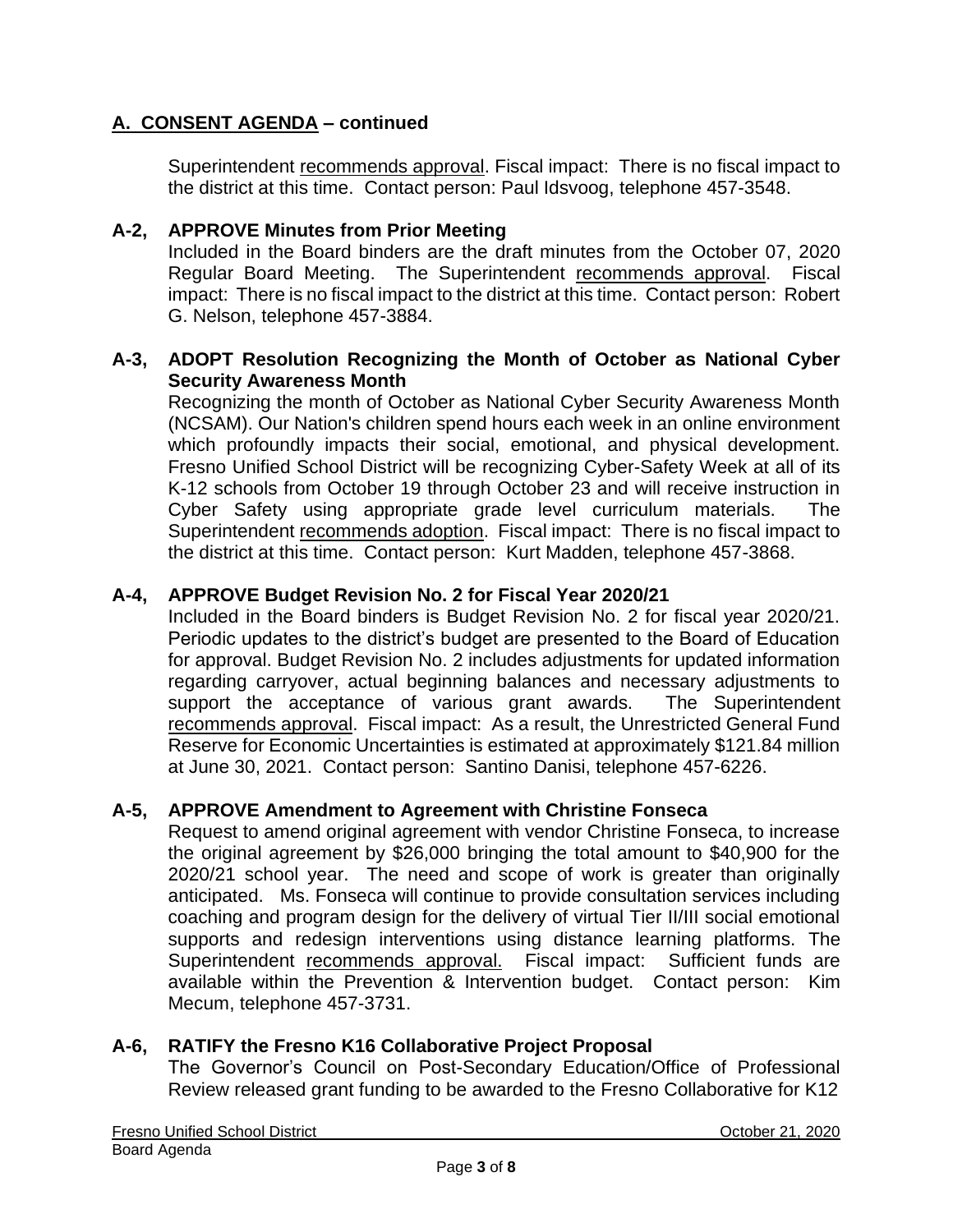and postsecondary institutions to implement innovative educational strategies. Fresno Unified submitted one application for \$590,000 focused on providing college and career readiness enrichment opportunities in partnership with Fresno City College, Fresno State University, Fresno Pacific University, Clovis Community College, and the Fresno County Superintendent of Schools. The Superintendent recommends ratification. Fiscal impact: There is no fiscal impact to the district at this time. Contact person: Kim Mecum, telephone 457-3731.

### **A-7, RATIFY Grant Application to the California Department of Education for the Career Technical Education Incentive Grant Program**

The California Department of Education announced the California Career Technical Education Incentive Grant (CTEIG) program to encourage and maintain the delivery of high-quality career technical education programs. The CTEIG program is established as a state education, economic, and workforce development initiative with the goal of providing pupils in kindergarten through grade twelve, inclusive, with the knowledge and skills necessary to transition to employment and postsecondary education. The Superintendent recommends ratification. Fiscal impact: CTEIG funds will be matched by \$2.00 for every \$1.00 received from this program through funding from Fresno Unified including local control funding formal apportionments, California Partnership Academies, or Federal Perkins funds. Contact person: Kim Mecum, telephone 457-3731.

#### **A-8, RATIFY Grant Application to the California Community Colleges Chancellor's Office – K12 Strong Workforce Program**

The California Community Colleges Chancellor's Office in partnership with the California Department of Education is seeking applications from eligible school districts for K12 Strong Workforce Program grants. Fresno Unified applied for funding that aligns with the workforce development efforts occurring through the Strong Workforce Program (SWP), that are responsive to regional economic priorities, and that increase the transition from secondary to post-secondary and career with an emphasis on a collaborative approach between the K12 and Community College systems. The Superintendent recommends ratification. Fiscal impact: SWP funds will be matched by \$2.00 for every \$1.00 received from this program through other CTE funds such as the Local Control Funding Formula, Federal Perkins, local bonds, California Partnership Academies, and industry and post-secondary partnerships. Contact person: Kim Mecum, telephone 457-3731.

#### **A-9, RATIFY Memorandum of Understanding between Fresno Unified School District and the State Center Community College District**

In efforts to meet the requirements of Assembly Bill 104 and the California Adult Education Program funding, Fresno Unified School District through Fresno Adult School will be responsible for monitoring activities and providing the State Center Adult Education Consortium (SCAEC) with all information required to fulfil the responsibilities of State reporting. This includes any AB104 information necessary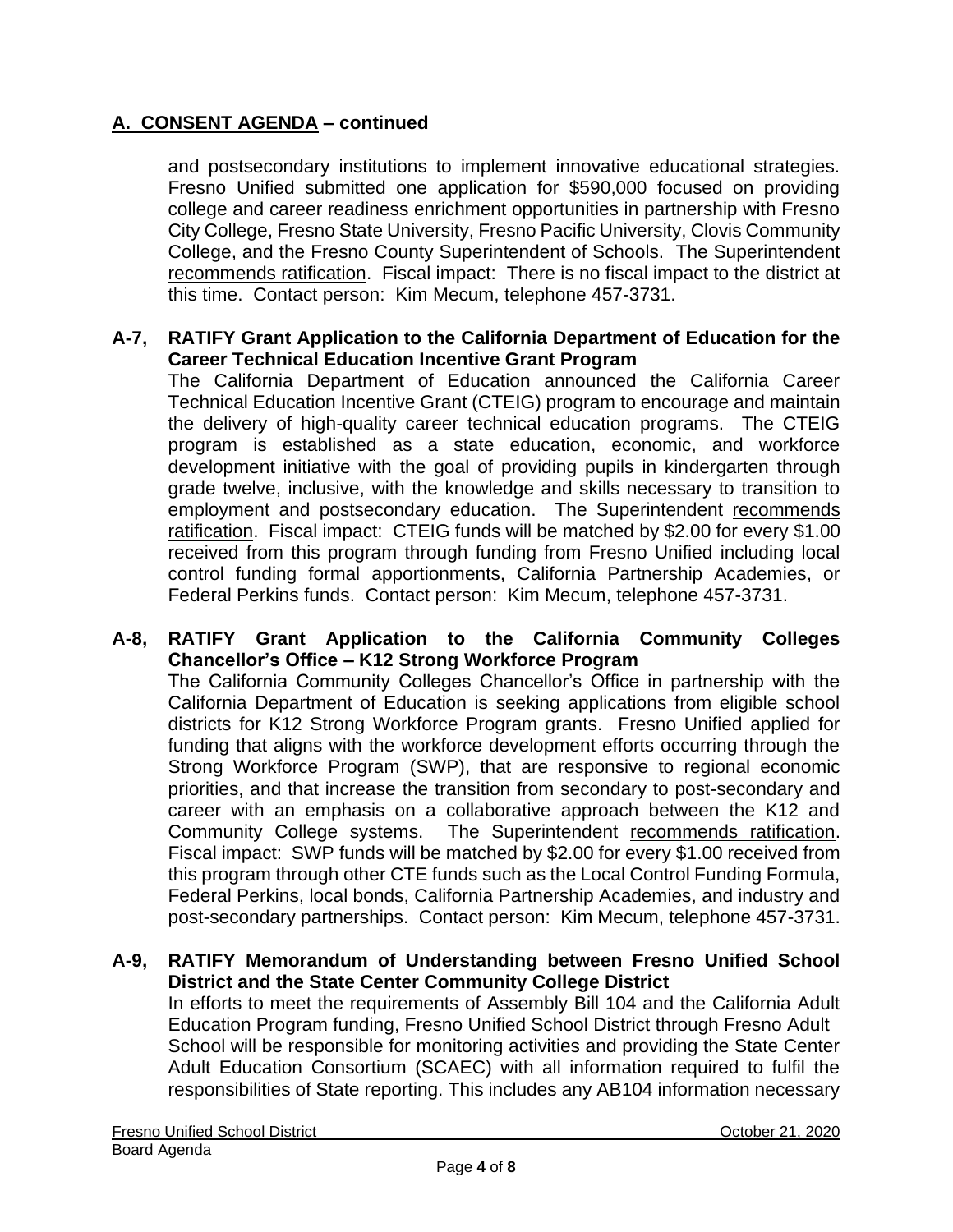for the successful completion of AB104 mandated reports, performance measures and program outcomes. As the Fiscal Agent for the SCAEC, State Center Community College District will release the approved allocation in the sum of not more than \$5,387,885 to Fresno Unified over the 12 months during the 2020/21 fiscal year. The Superintendent recommends ratification. Fiscal impact: 2020/21 Consortium allocation estimated in the amount of \$5,387,885. Contact person: Kim Mecum, telephone 457-3731.

## **A-10, RATIFY Change Orders for the Projects Listed Below**

Included in the Board binders is information on Change Orders for the following projects:

- Bid 19-55, Phoenix Secondary Academy Modular Infrastructure and Site Development Change Order 6 presented for ratification: \$24,895
- Bid 20-19, Fresno High School Career Technical Education (CTE) Building **Construction** Change Order 1-2 presented for ratification: \$69,320
- Bid 20-34 Sections A and B, Multipurpose Building HVAC Upgrades for Gibson, Holland, Manchester, Powers-Ginsburg Elementary Schools, and Baird Middle School Change Order 1 presented for ratification (Gibson): \$15,321 Change Order 1 presented for ratification (Manchester): \$1,719 Change Order 1 presented for ratification (Baird): \$2,926
- Bid 20-37 Edison High School Athletic Track Replacement Deduct Change Order 1 presented for ratification: \$-7,376
- Bid 20-46, Vinland Elementary School Parking Lot Expansion and Site Access Improvements, Section A and B Change Order 1 presented for ratification (Section A): \$24,900 Change Order 1 presented for ratification (Section B): \$3,139
- Bid 20-53, Burroughs, Powers-Ginsburg and King Elementary Schools HVAC Replacement Change Order 1 presented for ratification: \$13,465

The Superintendent recommends ratification. Fiscal impact: \$155,685 is available in the Measure X fund for Bids 19-55, 20-19, 20-34, 20-37, 20-46, and 20-53. Contact person: Karin Temple, telephone 457-3134.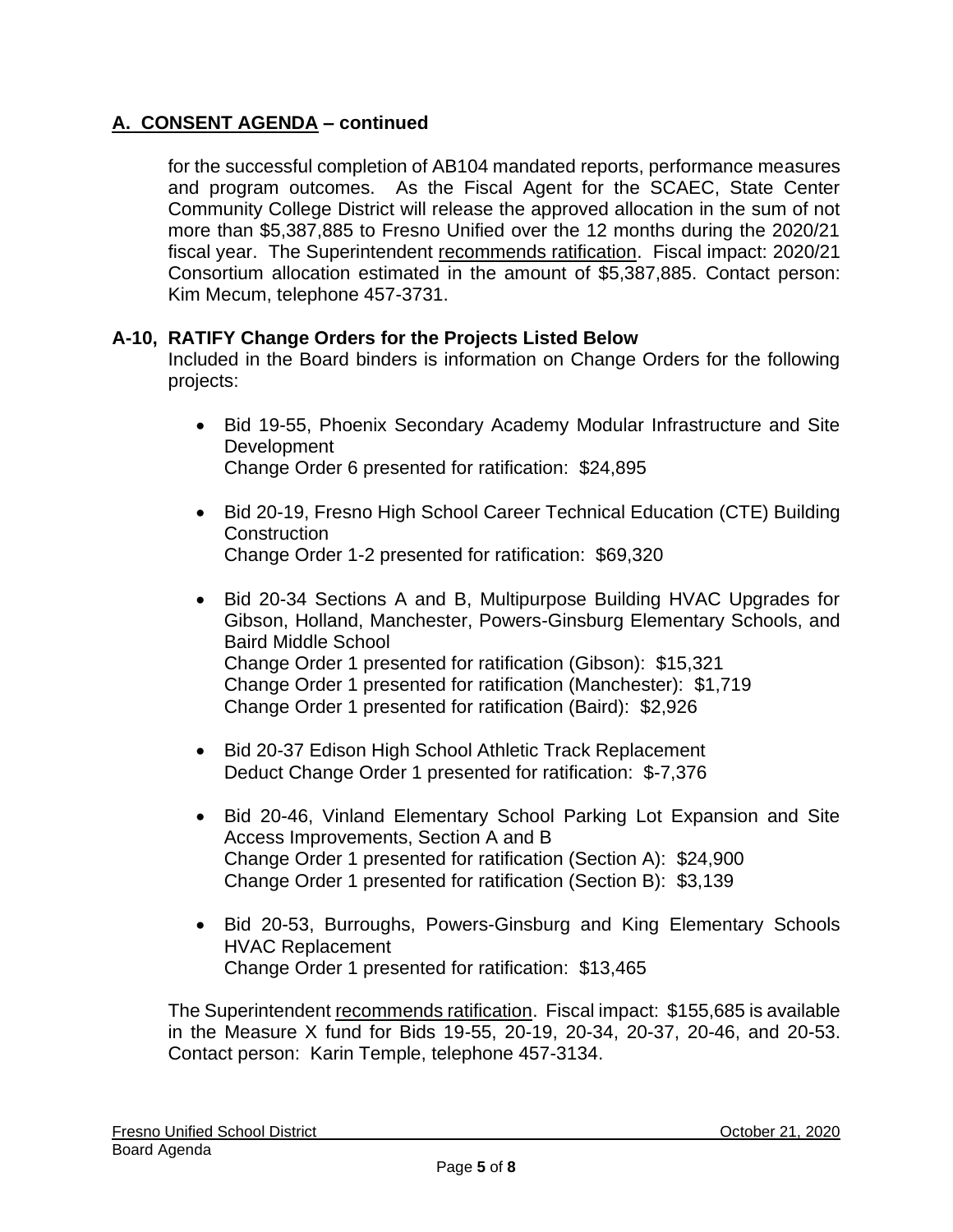# **A-11, RATIFY the Filing of a Notice of Completion**

Included in the Board binders is a Notice of Completion for the following project, which has been completed according to plans and specifications.

• Bid 20-40 Sections A and B, Cooper and Fort Miller Middle School Electrical Upgrades

The Superintendent recommends ratification. Fiscal impact: Retention funds are released in accordance with contract terms and California statutes. Contact person: Karin Temple, telephone 457-3134.

### **END OF CONSENT AGENDA (ROLL CALL VOTE)**

## **UNSCHEDULED ORAL COMMUNICATIONS**

In accordance with Executive Order N-29-20 Paragraph 3, the October 21, 2020 Board of Education meeting will be held via teleconferencing. Individuals who wish to address the Board may do so by:

- Submitting an email to [publiccomment@fresnounified.org;](mailto:publiccomment@fresnounified.org) or
- Leaving a voice message by calling 559-457-6222 (voice message will be transcribed).

Please include your name, agenda item number or subject matter being addressed, along with a 250-word description of the subject matter being addressed. Emails and voicemails received by no later than 8:00 p.m. on October 20, 2020 will be part of the record for the Board's information and/or discussion, will be posted on [www.fresnounified.org/board](http://www.fresnounified.org/board) and will be included in the minutes. Please note that consistent with Board Bylaw 9323, any statements submitted for public comment that are inappropriate in nature, including, but not limited to statements that are obscene, threatening or substantially disruptive to school operations, will either be redacted, or will not be posted.

Members of the public with questions on school district issues may submit them in writing. The Board will automatically refer to the Superintendent any formal requests that are brought before them at this time. The appropriate staff member will furnish answers to questions.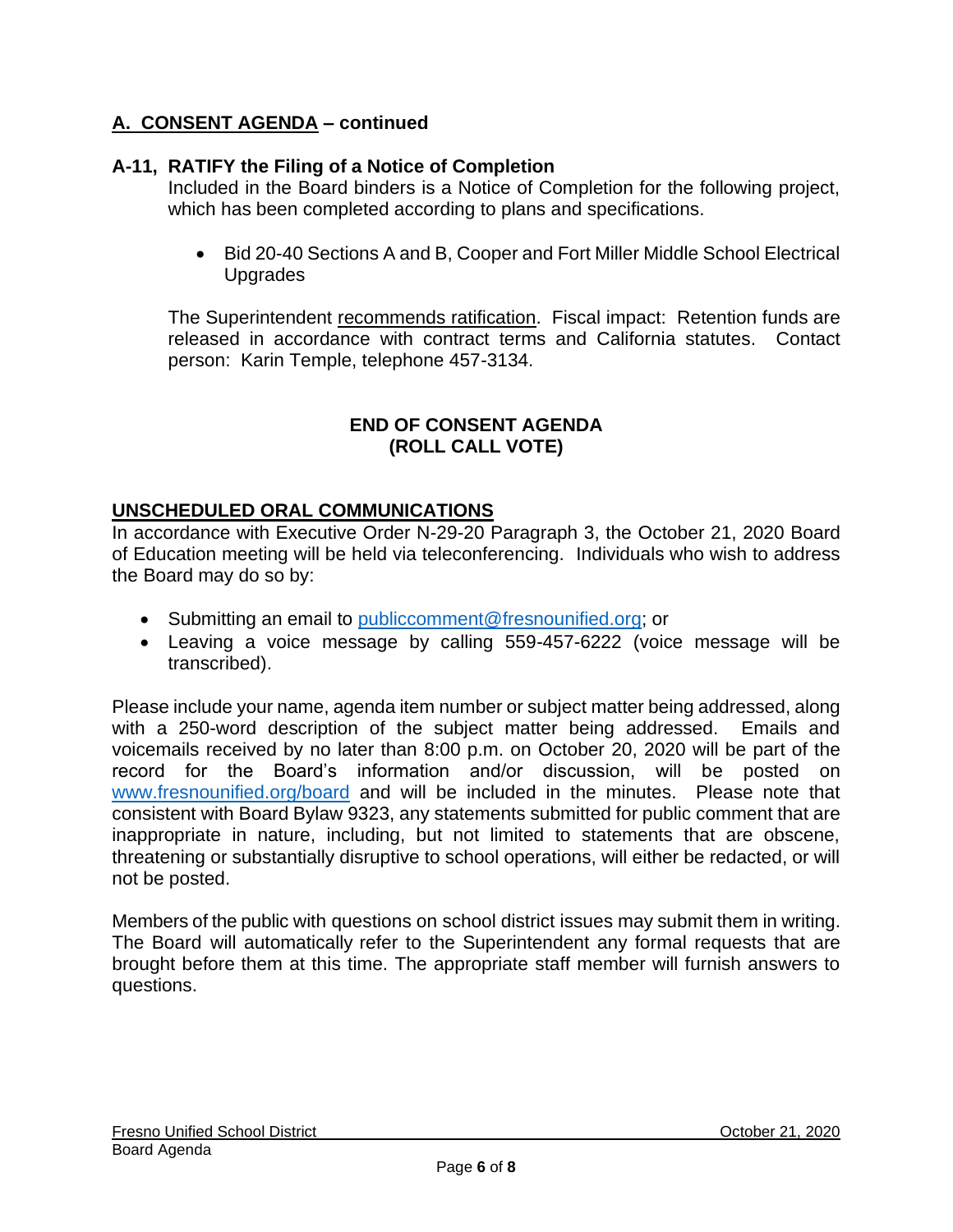# **B. CONFERENCE/DISCUSSION AGENDA**

# **\*6:45 P.M.**

# **B-12, PRESENT and DISCUSS the Student Voice Collaborative for the 2020/21 School Year**

The Superintendent and Board Student Advisory Council will provide an introduction, overview, current progress, and goals for the 2020/21 school year pertaining to the various student groups within the Student Voice Collaborative. In addition, a summary of the meeting held on October 12, 2020 with Superintendent Dr. Robert G. Nelson will be provided. Fiscal impact: There is no fiscal impact to the district at this time. Contact persons: Nikki Henry, telephone 457-3498; Wendy McCulley, telephone 457-3749; Lindsay Sanders, telephone 457-3750.

## **\*7:15 P.M.**

## **B-13, DISCUSS and ADOPT Fresno Unified School District's Strategic Plan**

Included in the Board binders is the final draft of Fresno Unified School District's Vision, Mission, Values, and Goals. The final draft of the vision, mission, values, and goals was a multi-phased approach which included analysis from a variety of stakeholder's input as well as Board's input and revisions during Mini Workshops during the week of October 5, 2020. The adoption of the Vision, Mission, Values, and Goals will provide a framework and guidance for the district to strategically develop aligned objectives during the second semester of the 2020/21 school year with our departments and schools. The Superintendent recommends adoption. Fiscal impact: There is no fiscal impact to the district at this time. Contact persons: Nikki Henry, telephone 457-3498; Lindsay Sanders, telephone 457-3750.

## **\*7:45 P.M.**

#### **B-14, PRESENT and DISCUSS an Update on Career Technical Education Facilities, Career Technical Education Pathways & Alignment to Local Workforce Development Needs**

Fresno Unified School District has worked strategically to improve Career Technical (CTE) Education facilities and pathway programs. This presentation will update trustees on how CTE utilizes local workforce development needs and resources to improve outcomes for CTE students. The update will include information on CTE facilities, CTE pathways, and alignment to local workforce development needs. Fiscal impact: The current preliminary estimate for proposed new CTE facilities (Duncan, Edison, Sunnyside) is \$34 million, which would be offset by \$14 million in state CTE grants. Individual projects will be presented for approval in the future and recommended for Measure M funding. Contact persons: Kim Mecum, telephone 457-3731; Karin Temple, telephone 457-3134.

## **\*8:00 P.M.**

#### **B-15, DISCUSS and APPROVE the Amendments to the 2020/21 Academic Calendar**  Staff will present, and the Board of Education will decide on the amendments to the 2020/21 Academic Calendar. The Superintendent recommends approval. Fiscal impact: There is no fiscal impact to the district at this time. Contact person: Kim Mecum, telephone 457-3731.